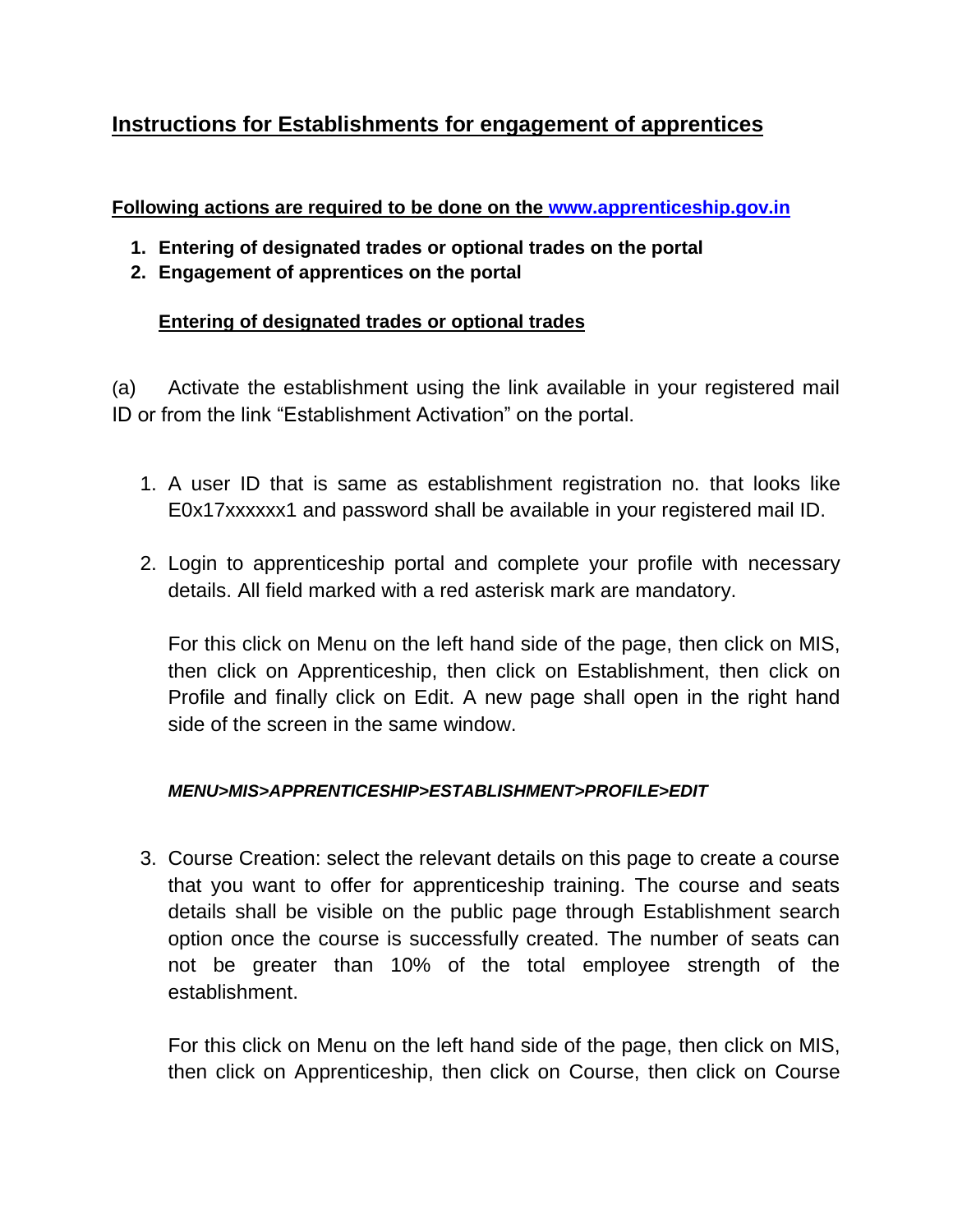details and finally click on Create. A new page shall open in the right hand side of the screen in the same window.

#### *MENU>MIS>APPRENTICESHIP>COURSE>COURSEDETAILS>CREATE*

4. Approach: Establishment can search and approach a candidate for engagement as apprentice. Candidates can also search for establishment and apply for the desired trade.

For this click on Menu on the left hand side of the page, then click on MIS, then click on Apprenticeship, then click on Apprentice, then click on Approach. A new page shall open in the right hand side of the screen in the same window.

#### *MENU>MIS>APPRENTICESHIP>APPRENTICE>APPROACH*

5. Training:

For this click on Menu on the left hand side of the page, then click on MIS, then click on Apprenticeship, then click on Training, then click on Approval. A new page shall open in the right hand side of the screen in the same window.

#### *MENU>MIS>APPRENTICESHIP>TRAINING>APPROVAL*

- i. There are two sub-menu items here; Queue and View.
- ii. The records that are pending for action are visible in Queue. The records that have been processed/ action taken are available in View.
- iii. The establishment can take four types of action while processing a candidate's application depending on the stage.
- iv. Candidate applies to establishment and the record is available in **Queue**
- v. Establishment reviews the application and offers a seat to the candidate if satisfied with his credentials. Establishment has to fill mandatory information like training start date and end date and stipend amount etc. Selection process is the sole prerogative of the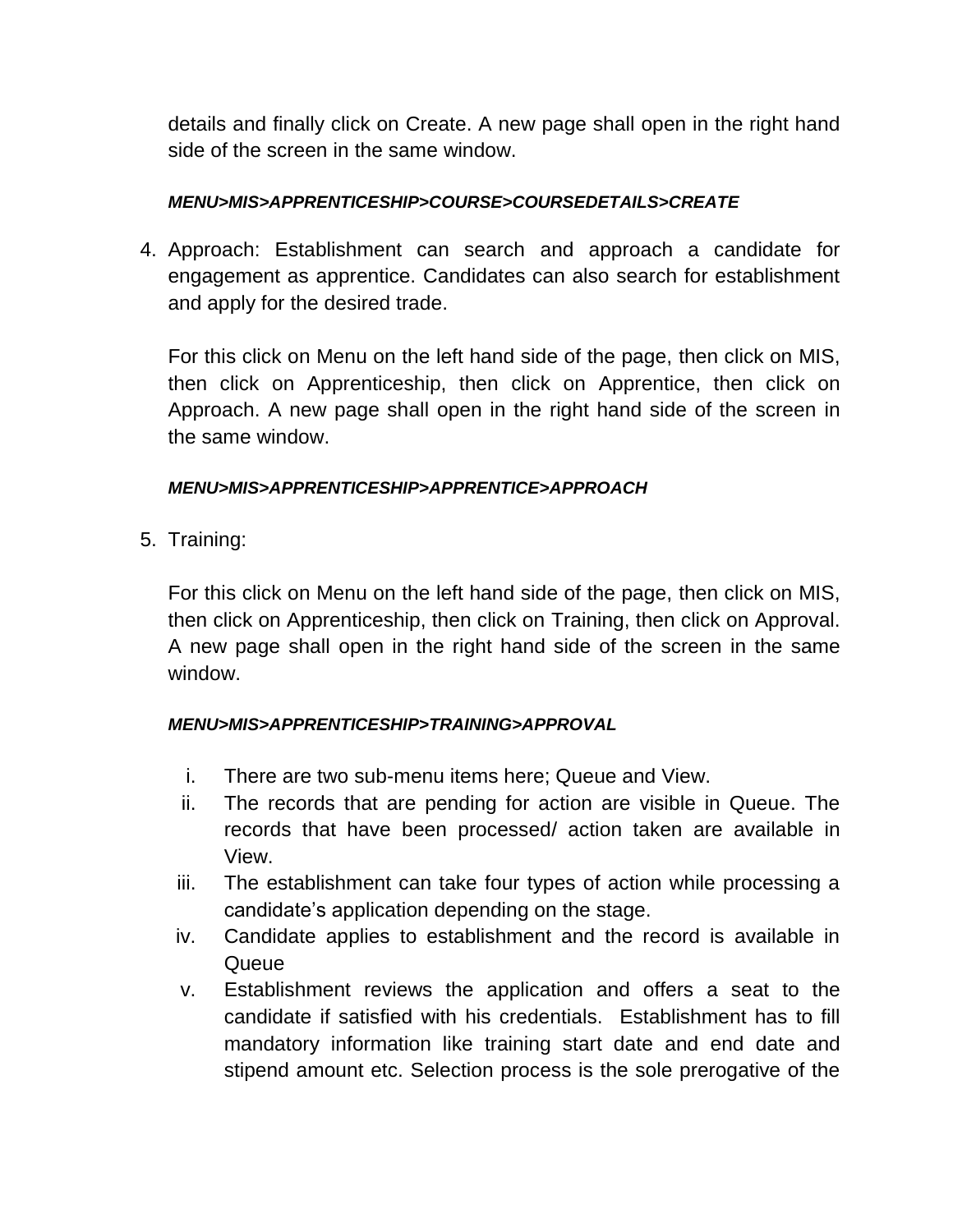establishment. DGT or any other government agency has no role to play.

- vi. Offer is received in the mail box of the candidate. If the offer mail is not received, the candidate can view the offer through link "Apprentice Profile" on the portal home page under the link "Apprentices"
- vii. The candidate can accept or reject the offer
- viii. If the offer is accepted by the candidate, the record is available in the Queue of the establishment
- ix. The establishment has to now approve the offer accepted by the candidate.
- x. An online contract is generated after the accepted offer is approved by the establishment.
- xi. A candidate is now legally known as an APPRENTICE, post generation of a contract between establishment/employer and the candidate.
- xii. The training can be started after the contract is generated with effect from the training start date. Please ensure that training start date is filled in offer such that there is sufficient time for the complete process. For example a buffer of 15 days may be provided.
- xiii. This contract is then automatically forward by the system to the approving authority concerned as per a predefined matrix for Approval/registration.

**User Manual:** A detailed user manual is available in the portal site. For downloading the user manual, login to the portal and select any menu item and then click on help icon at the right hand top corner of the page.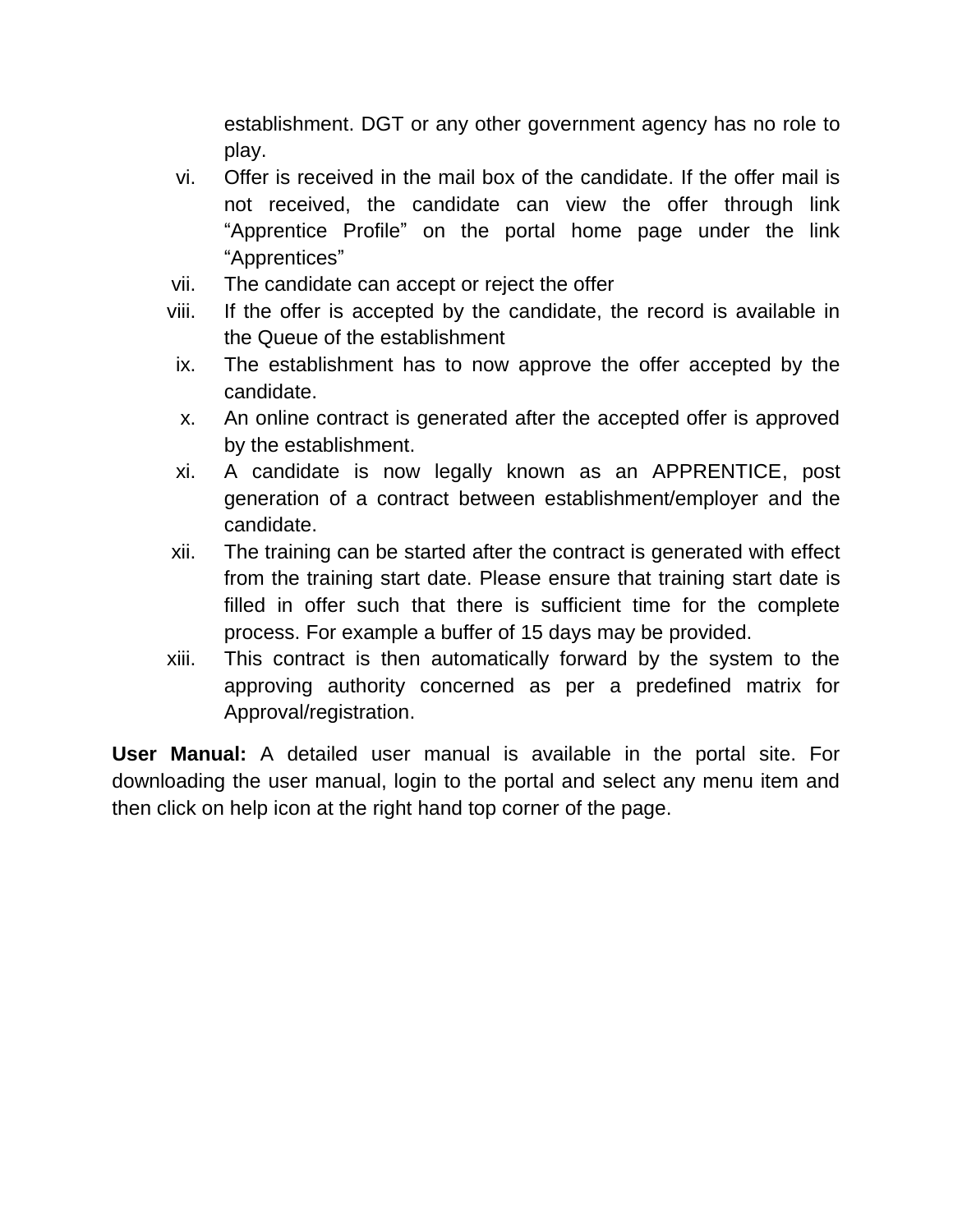## **Instructions for Apprenticeship Candidates**

## **Following actions are required to be done on the [www.apprenticeship.gov.in](http://www.apprenticeship.gov.in/)**

Before a candidate registers on the apprenticeship portal, he/she shall keep the scan copy of following documents ready as applicable:

- i. Passport size colored photograph
- ii. Date of Birth certificate, for example  $10<sup>th</sup>$  certificate, certificate issued by municipality etc
- iii. Qualification certificates like,  $8^{th}$ ,  $10^{th}$ ,  $12^{th}$ , ITI, BA, B Com etc,
- iv. Signature of candidate
- 1. Fill up the apprentice registration form
- 2. After successful registration, a mail is sent to the registered mail ID of the candidate. This mail contains a link for activation of the registration. If the activation link mail is not received, then activation can also be done through "Apprentice Activation" link on home page of portal.
- 3. An apprentice registration no. that looks like Ax917xxxx1 is generated after activation.
- 4. Edit my Profle: This link is used to edit and update any information by the candidate. Profile can be edited before generation of contract.
- 5. Apply for Apprenticeship: On the home page, click on Establishment, then click on Establishment Search, a new page opens in the same window. If you know the name of the establishment, then type it and select the state where this establishment is located. If you do not know the state, then select all states by pressing shift and down arrow keys simultaneously.
- 6. Once the search results are displayed, click on establishment name, a new window opens with establishment details. Go to the section "Establishment Trade Details" and click on the "Apply" button. Now a pop-up window opens, fill your apprentice registration no., date of birth and e-mail ID and the captcha code to submit your application. A message "Applied Successfully" appears in green shade at the bottom right hand corner of the screen.
- 7. If your application is selected by the establishment you applied to, then the company will send an offer for apprenticeship. This offer shall be available in your registered mail ID.
- 8. Alternately you can see the offer through link "Apprentice Profile" on the main portal page. You can accept or reject the offer here also.